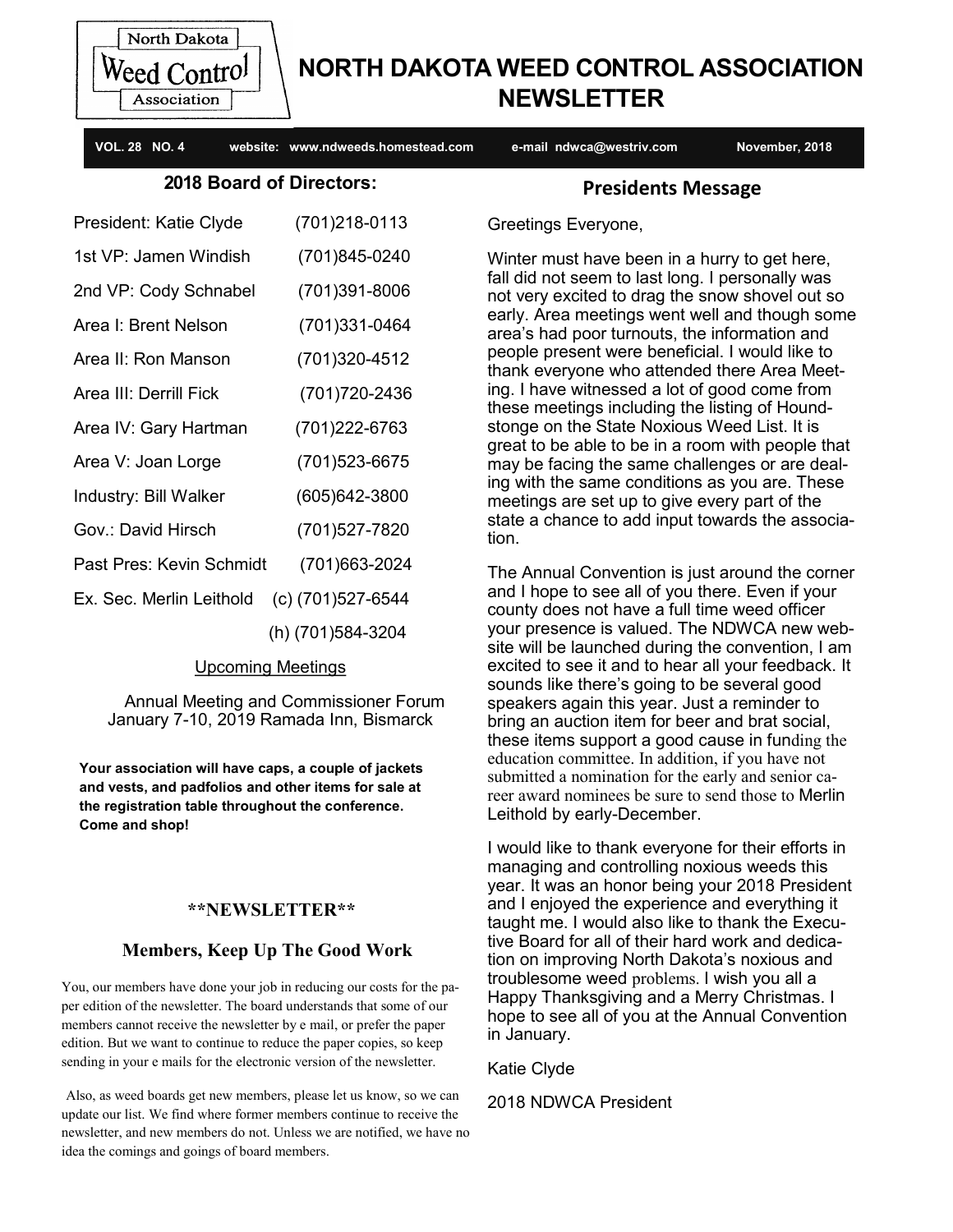# **Education Committee Update**

With school in session notices are being given to the  $5<sup>th</sup>$  and  $6<sup>th</sup>$  grades around the state for them to be making posters for our poster contest that is held every year so hopefully we will have more judging to do at our annual meeting.

Check with your local school to encourage them to do them. Have them sent to me buy the end of the year, or when they go on Christmas break.

Make sure you attend the annual meeting on January 7,8, 9,and 10 - 2019 at the Ramada Inn in Bismarck, and vote for your favorite poster!!

Derrill Fick

Education Committee Chairman

#### **Weed Warrior Award**

You can nominate somebody for this award. Someone who is outstanding in our industry, let them be recognized. Every weed board has that special someone. Requirements are that they have to be currently active in weed control, have to be either on the county/city board/weed officer, or come from government or industry. Forms can be found on our website, or contact the executive secretary for a form. They will then be recognized at the banquet with a plaque, and the award application read to everyone.

#### **Lifetime Achievement Award**

Every year, your association recognizes someone who helped shape the weed association for what it is today. If you know someone, you can fill out an application for them, and maybe they will be selected. Requirements are that that individual must be retired from the weed industry, and that individual must have served on the association's board of directors, at some capacity. That individual can be from county, city, industry or government. Forms for this award are also on the website, and must be sent in by December 10th. The individual selected will be recognized at the banquet, on Wednesday evening, during the conference. They will also have their name inscribed on an individual plate, and placed on our large display plaque. This award is our hall of fame award.

#### **Beer and Brat Social and Auction**

Please bring an auction item for this event on Tuesday evening. Net proceeds go to the education committee. Then join us for a good time.

# **NDDA Report**

Please join us at the Commissioner's Weed Forum January 8, 2019. It will be held at the Ramada in Bismarck. It starts at 9:30am and goes until 3:00pm.

Also, please send in any remaining LAP & TAG vouchers for reimbursement as soon as possible. The NDDA will start the LAP reallocation process soon.

Richard Weisz, NDDA Noxious Weed Specialist

#### **Executive Secretary Corner**

As you probably have already seen, the convention is right around the corner. It was nice seeing some of you again at the area meetings. Hopefully the weather holds so you can make it to Bismarck in January. You probably have noticed that we have a wide variety of speakers, making it a jam packed conference. You will learn everything from pesticides, to new weeds, to spraying with drones. Looking at our theme this year "**35 Years of Weed Control**" , it reminds us how long our association has been working on county and cities behaves. Don't forget to designate your voting delegate for the annual meeting. After all the hard work at the annual business meeting, you can all let down your hair (so to speak) and drink some beer, eat some brats, and bid on your favorite auction item. Don't forget to bring an auction item and your CASH or CHECKBOOK.

See you all in January.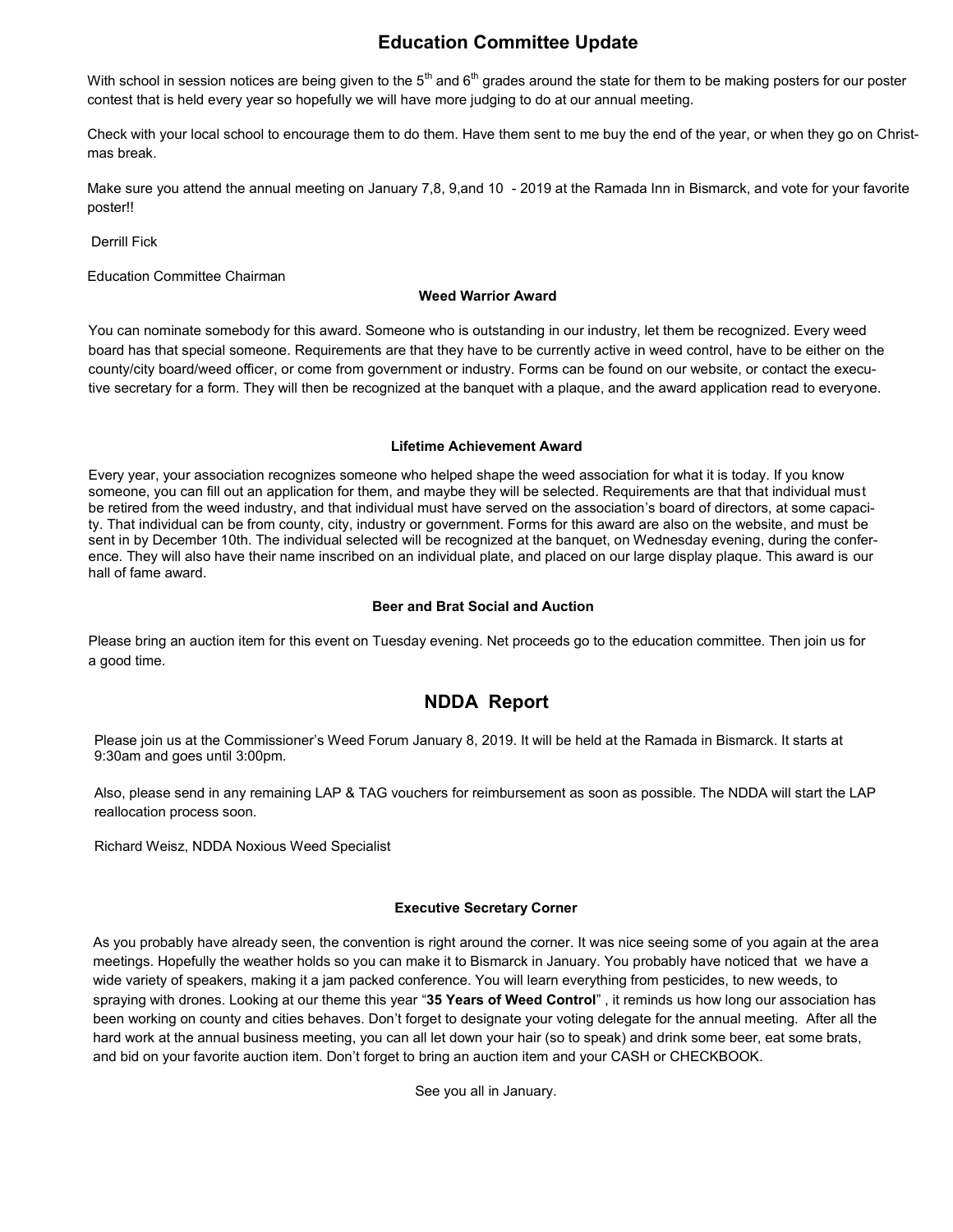## **NDWCA 2019 Annual Meeting Registration Form**

## **Ramada Inn, 1400 E. Interchange Ave, Bismarck, ND**

#### **January 7, 8, 9, & 10 2019**

#### **PLEASE COPY THIS FORM AND COMPLETE FOR EACH PERSON ATTENDING!**

This form does not register your hotel room. For room reservations call Ramada Inn @701-258-7000Group: NDWCA: Room Rates: \$84.60 Single; Double \$94.00 A block of rooms has been reserved. Please mention that you are booking your room for the NDWCA Conference. **Hurry before they are all gone!!**

| NAME: ___________________________________ATTENDING -SPOUSE/PARTNER_________________________________ |                            |         |                                                   |  |  |  |
|-----------------------------------------------------------------------------------------------------|----------------------------|---------|---------------------------------------------------|--|--|--|
|                                                                                                     |                            |         |                                                   |  |  |  |
|                                                                                                     |                            |         |                                                   |  |  |  |
| I AM A VOTING DELEGATE                                                                              |                            |         |                                                   |  |  |  |
| NAME OF COUNTY/CITY OR ORGANIZATION I AM REPRESENTING                                               |                            |         |                                                   |  |  |  |
| <b>REGISTRATION BEFORE</b><br>DECEMBER 20 \$130.00 ____                                             |                            |         | <b>REGISTRATION AFTER</b><br>DECEMBER 20 \$150.00 |  |  |  |
| Registration includes coffee breaks, Wednesday noon lunch & banquet, Thursday breakfast             |                            |         |                                                   |  |  |  |
| FOR EXTRA (SPOUSE) MEALS                                                                            |                            |         |                                                   |  |  |  |
| Spouses Luncheon Wednesday 11:00 am \$20.00 [100]                                                   |                            |         |                                                   |  |  |  |
| Wednesday Noon Lunch 11:00pm                                                                        |                            | \$21.00 |                                                   |  |  |  |
| Wednesday Banquet                                                                                   | $7:00$ pm                  |         |                                                   |  |  |  |
| Thursday Breakfast                                                                                  | 6:30 am to 7:45am $$13.00$ |         |                                                   |  |  |  |
| Total Registration Fee \$                                                                           |                            |         |                                                   |  |  |  |
| THIS FORM MAY BE USED TO BECOME A NDWCA MEMBER                                                      |                            |         |                                                   |  |  |  |
| <b>EVEN IF YOU ARE NOT ATTENDING THE CONVENTION</b>                                                 |                            |         |                                                   |  |  |  |
| 2019 FULL MEMBERSHIP \$275 (VOTING MEMBER)                                                          |                            |         | New Renewal                                       |  |  |  |
| 2019 ASSOCIATE MEMBERSHIP \$175 (NON-VOTING MEMBER) New Renewal                                     |                            |         |                                                   |  |  |  |
| Grand Total Enclosed \$                                                                             |                            |         |                                                   |  |  |  |
| No refunds will be allowed for cancellations after December 31, 2018                                |                            |         |                                                   |  |  |  |
| Questions for NDWCA call 701-527-6544 or e-mail: ndwca@westriv.com                                  |                            |         |                                                   |  |  |  |
| Please send Registration Payment to: NDWCA 6135 Hwy 49, Elgin, ND 58533                             |                            |         |                                                   |  |  |  |

*(We are unable to accept credit cards at this time.)*